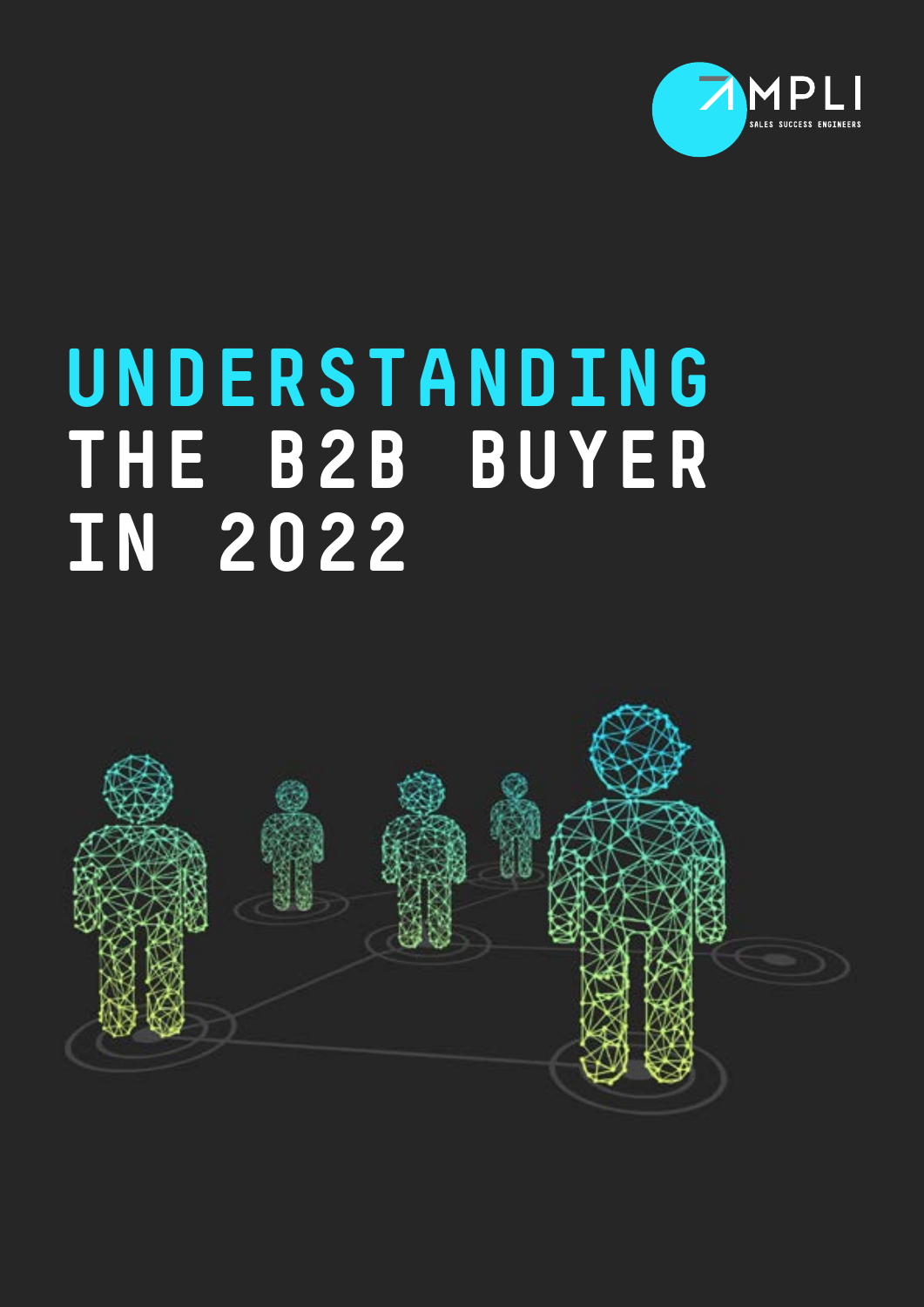

### **UNDERSTANDING THE B2B BUYER IN 2022**

#### **HOW A PROSPECT UNIVERSE CAN UNLOCK MORE EFFICIENT SELLING**

**The world of B2B sales is undergoing a seismic shift. Traditional assumptions about the sales process are crumbling, and increased digital adoption is fundamentally altering the dynamic between B2B buyers and sales teams.**

This has serious implications for how sales teams go about identifying, decoding and approaching buyers. In order to sell effectively, it is essential that you understand your prospects - Who are they? What do they want? What is their sales cycle? But this is becoming increasingly difficult in an age of omnichannel selling and buyer-epowerment.

In this eBook, we explore how the B2B buying process is changing; how the idea of a "sales funnel" leads to an inefficient sales process; and how forward-thinking B2B sales organisations can respond.

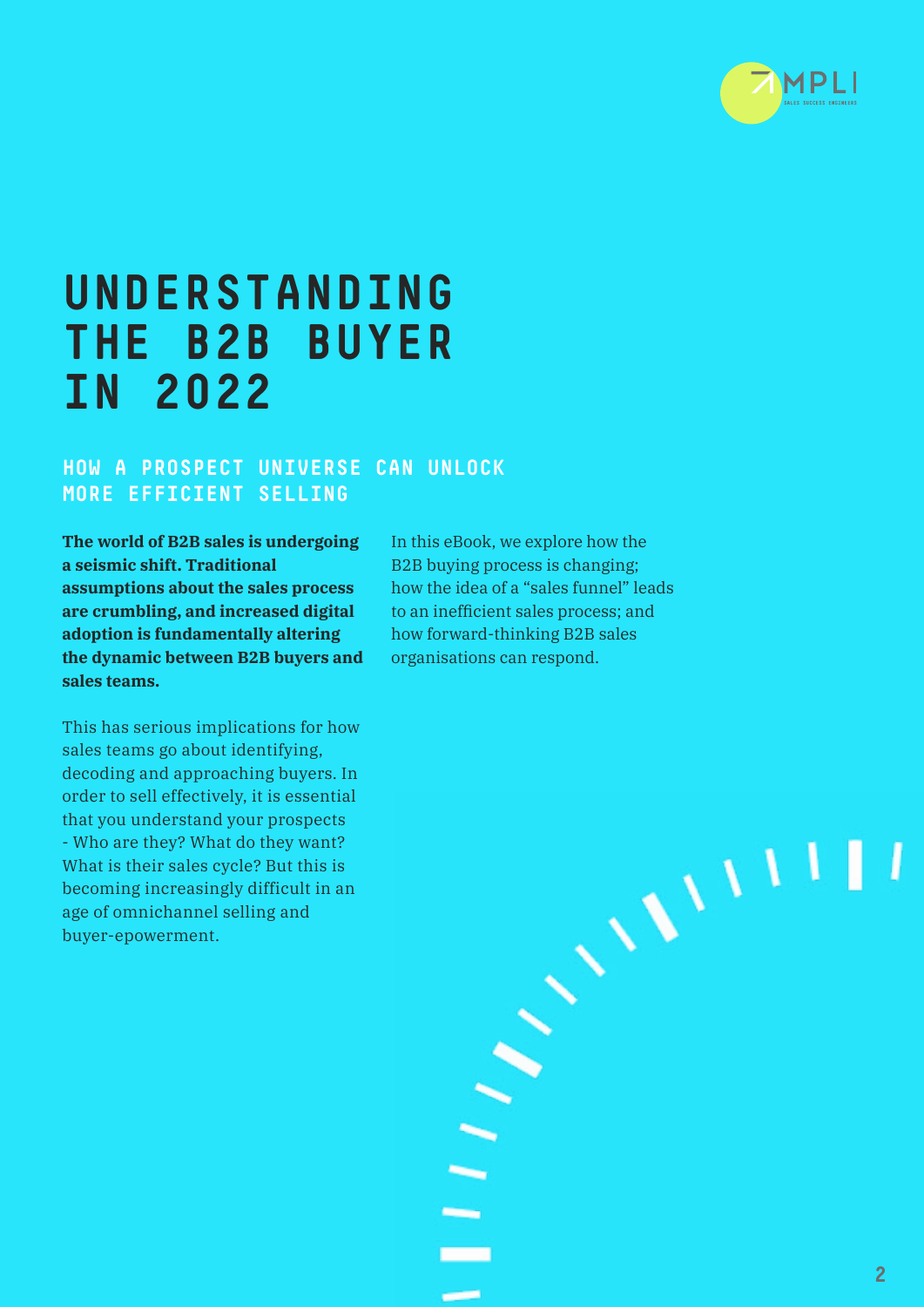### **THREE WAYS B2B BUYING HAS CHANGED**



#### **HOW A PROSPECT UNIVERSE CAN UNLOCK MORE EFFICIENT SELLING**

#### **73% of B2B buyers say they want a personalised, B2C-like experience**

B2B buyers are now largely autonomous; they don't need sales teams to drip feed them information, and many prefer not to interact with any sales people until they are very close to making a buying decision.

They have become used to a certain level of service and convenience as everyday consumers, and expect that to be replicated in their dealing with B2B vendors.

#### **BUYING TEAMS ARE GROWING**

#### **The typical buying group for a complex B2B solution involves six to 10 decision makers**

B2B buying teams have increased in size in recent years, with a wider team of experts brought in to scrutinise suppliers and make more informed decisions.

Each individual buyer will have different concerns, and sales teams need to understand how the dynamics of buyer teams impact their collective decision making.

### **BUYER JOURNEYS ARE MORE COMPLEX**

#### **The typical buying group for a complex B2B solution involves six to 10 decision makers**

The rise of omnichannel buying has only made B2B buyer journeys more complex - and this makes buyers weary of excessive complexity, a lack of transparency and conflicting information.

The process simply does not fit a linear "funnel" anymore, and this means sales teams can no longer easily apply the same systematic approach to two different prospective buyers.



**3**

**1**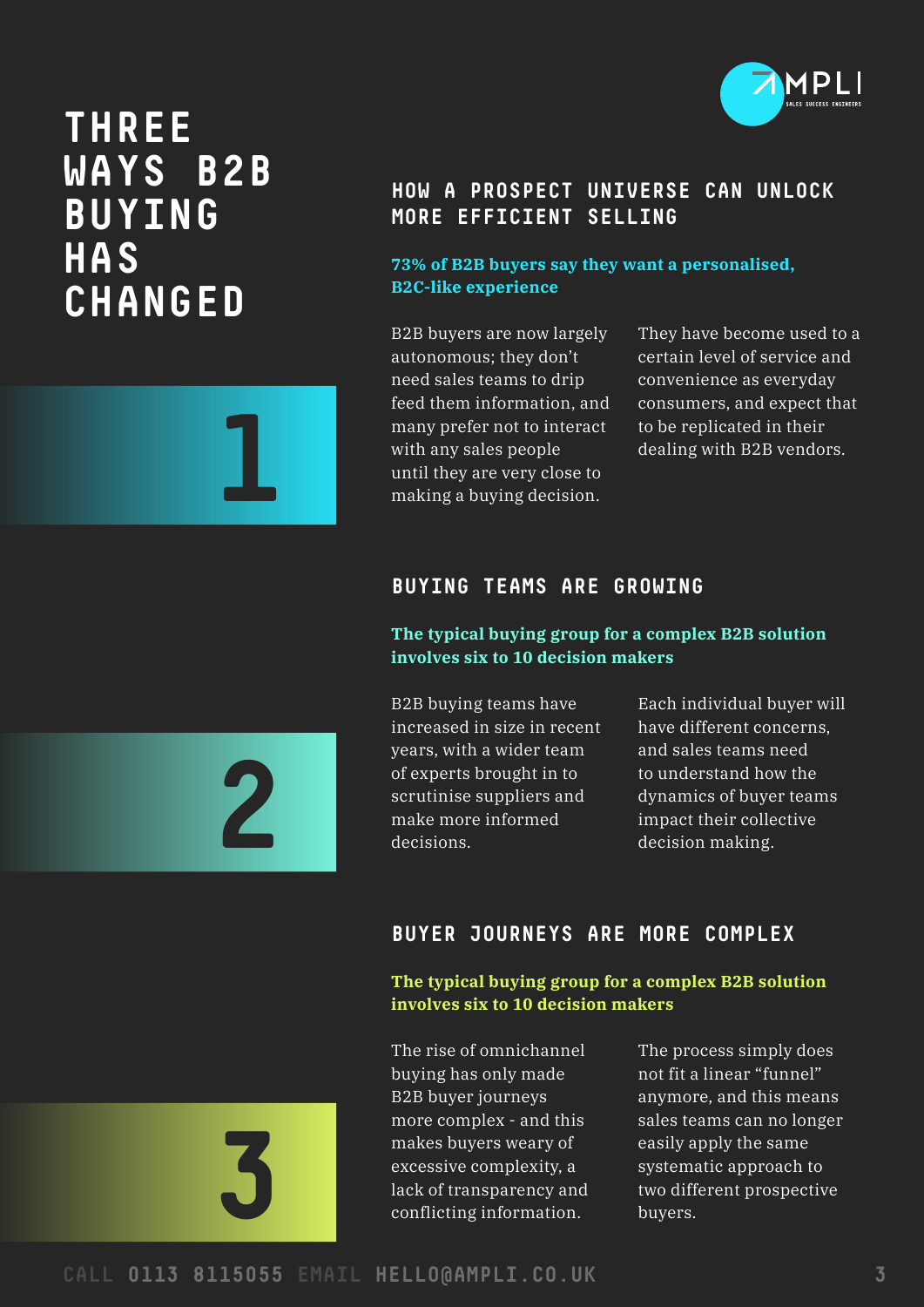



### **THE "FUNNEL MINDSET" EXACERBATES THESE ISSUES**

A traditional sales funnel operates on the assumption that there is a near-infinite supply of prospective buyers for your product, and therefore the most efficient approach is to simply generate as many leads as possible. **Even if your conversion rates are low, you'll end up with a high volume of sales**.

In earlier times, this made sense: there was little way of accurately understanding buyers, and relatively little leaders could do to retrospectively assess the efficiency or effectiveness of specific campaigns or tactics. **But today, this approach does far more harm than good**.

#### **HERE ARE FOUR REASONS WHY:**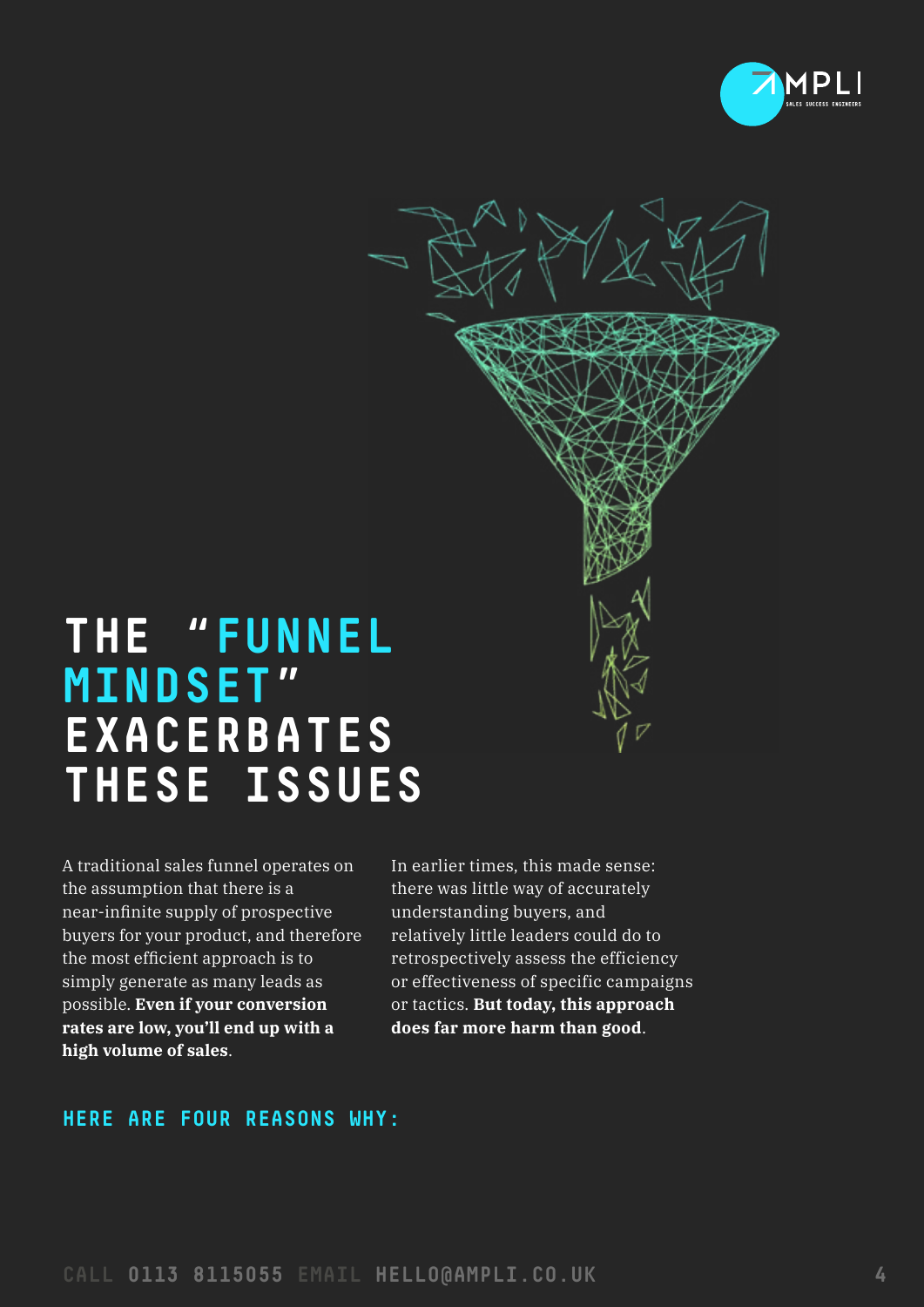



### **B2B MARKETS ARE LIMITED**

B2B markets are often highly wniche, meaning the number of prospective buyers you have is limited. If your strategy is built on the assumption that a large number of prospects will not convert, **you will inevitably waste huge amounts of time and resources**.

This becomes more true the more specific your product is. But even in cases where the market is relatively large, a volume-based model is still far from the most efficient approach to sales.



### **LEAD GENERATION IS COSTLY**

A volume-based approach assumes that it is relatively easy to generate a large number of leads. But this simply does not match most business's experience with lead generation - and leads business to undervalue each individual lead.

According to research, vanishingly few businesses generate more than 5,000 leads per month - and most struggle to reach four figures. And that means a **volume-based approach is far slower and more expensive than a more nuanced, buyer-centric approach to selling**.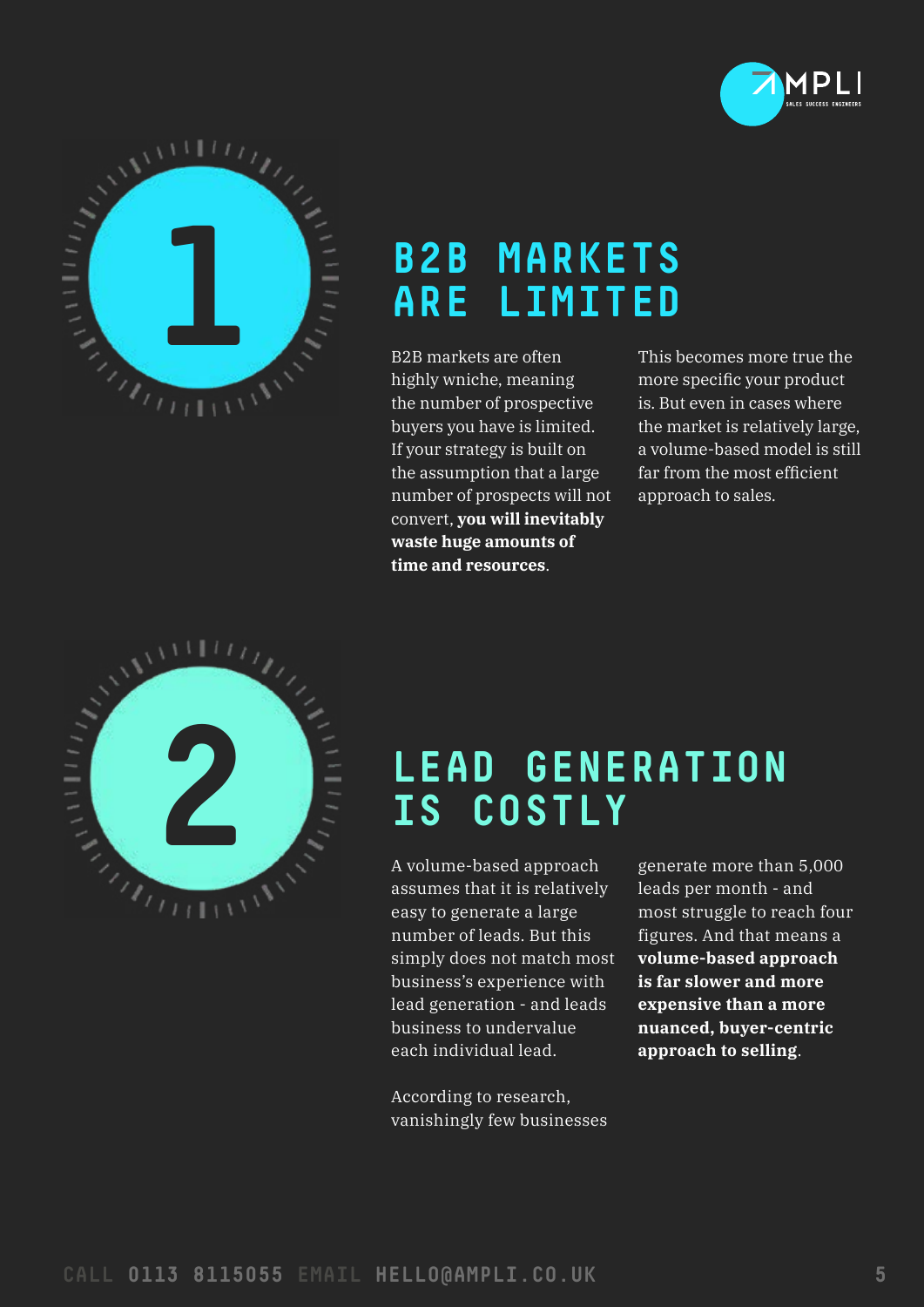



### **BUYERS REQUIRE MORE ATTENTION**

As we've discussed, B2B buyers have been empowered by digital media - and that means they expect more from sellers. A volume-based approach inevitably leads sales teams to undervalue specific individual buyers - and that reduces the likelihood of making a sale. Ultimately, **a "funnel mindset" leads to a lack of care and attention**, whereas increasingly sales teams must be thinking in terms of relationship building and heavily personalised interactions.



### **THE FUNNEL CREATES AN EXCUSE FOR SALES TEAMS**

A volume-based approach essentially gives sales teams an excuse for poor conversions. It reduces the benchmark for effective selling, thereby **making it easier for salespeople to claim that high churn and low conversions are inevitable**.

The result is many organisations don't end up generating and scrutinising their data - ultimately limiting their ability to properly optimise their sales approach.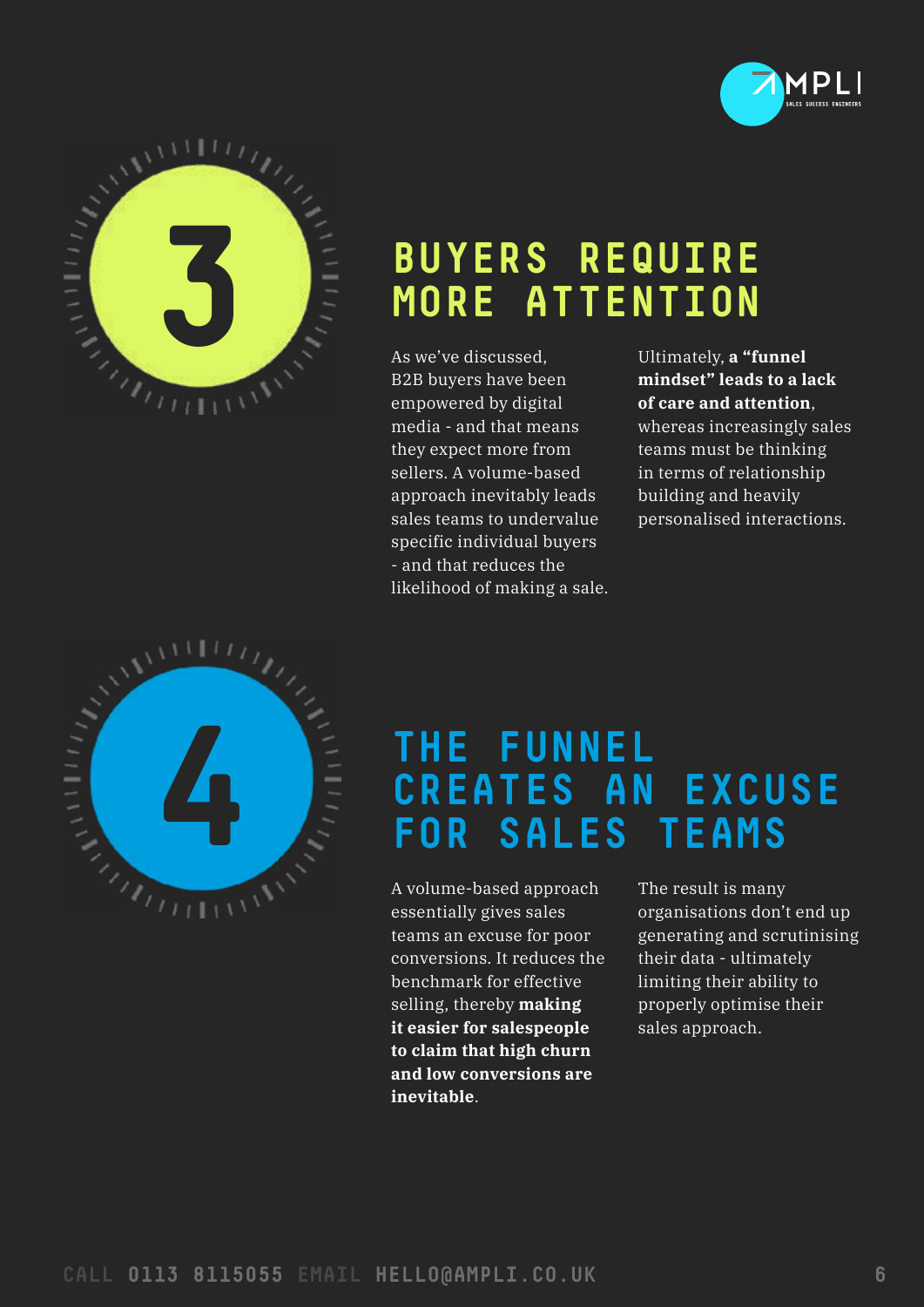

### **THE SOLUTION IS A AI POWERED PROSPECT UNIVERSE**

To escape the funnel mindset, B2B sales teams must **embrace a far more data-drive approach to selling**. Rather than focusing on volume, they must focus on accuracy and understanding. And rather than relying on siloed information and unconnected sources, they must **build a centralised system** which enables fast-paced decision making.



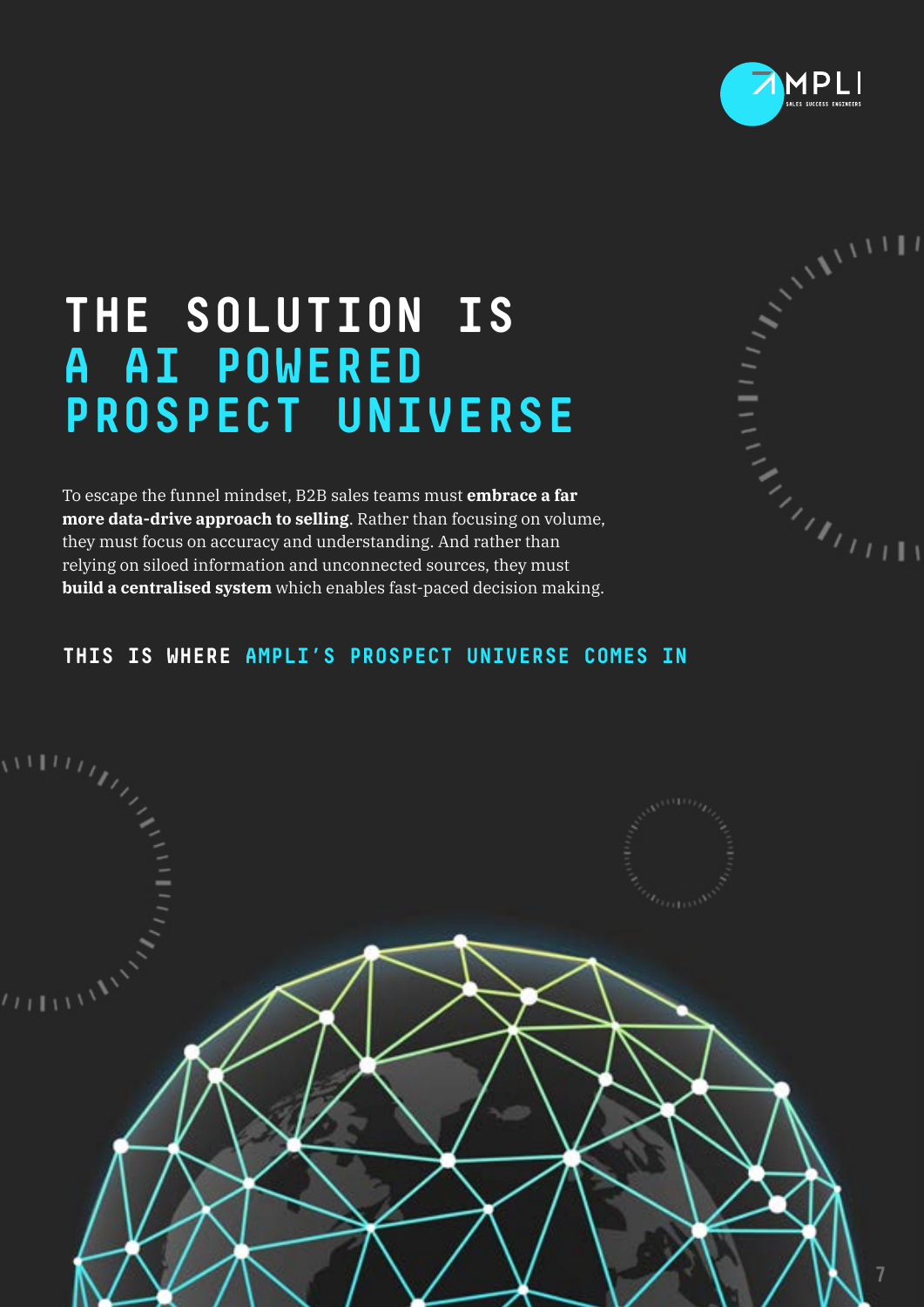



## **WHAT IS A PROSPECT UNIVERSE?**

A "**Prospect Universe**" is our term for a **centrally owned database that contains granular data on your prospects,** enabling you to understand them in detail at all times through the sales process. **It will help you clearly define both your prospects and the true size of your market** - **in order to make smart decisions about how to allocate resources**.

Old ways of doing this were driven by simple SIC codes. But Ampli's solution uses **machine learning tools to make the process more impactful and efficient**. It leverages how a business talks about itself digitally on their website - which provides **a far more accurate view** of what they do than any SIC code. Then it **re-engineers all of this language to go and find other websites and companies** who talk about themselves in the same way.

#### **THIS AI ALLOWS YOU TO NOT ONLY FIND YOUR TRUE PINPOINTED PROSPECT UNIVERSE, BUT SCORES EVERY SINGLE PROSPECT ON THEIR PROPENSITY TO PURCHASE**